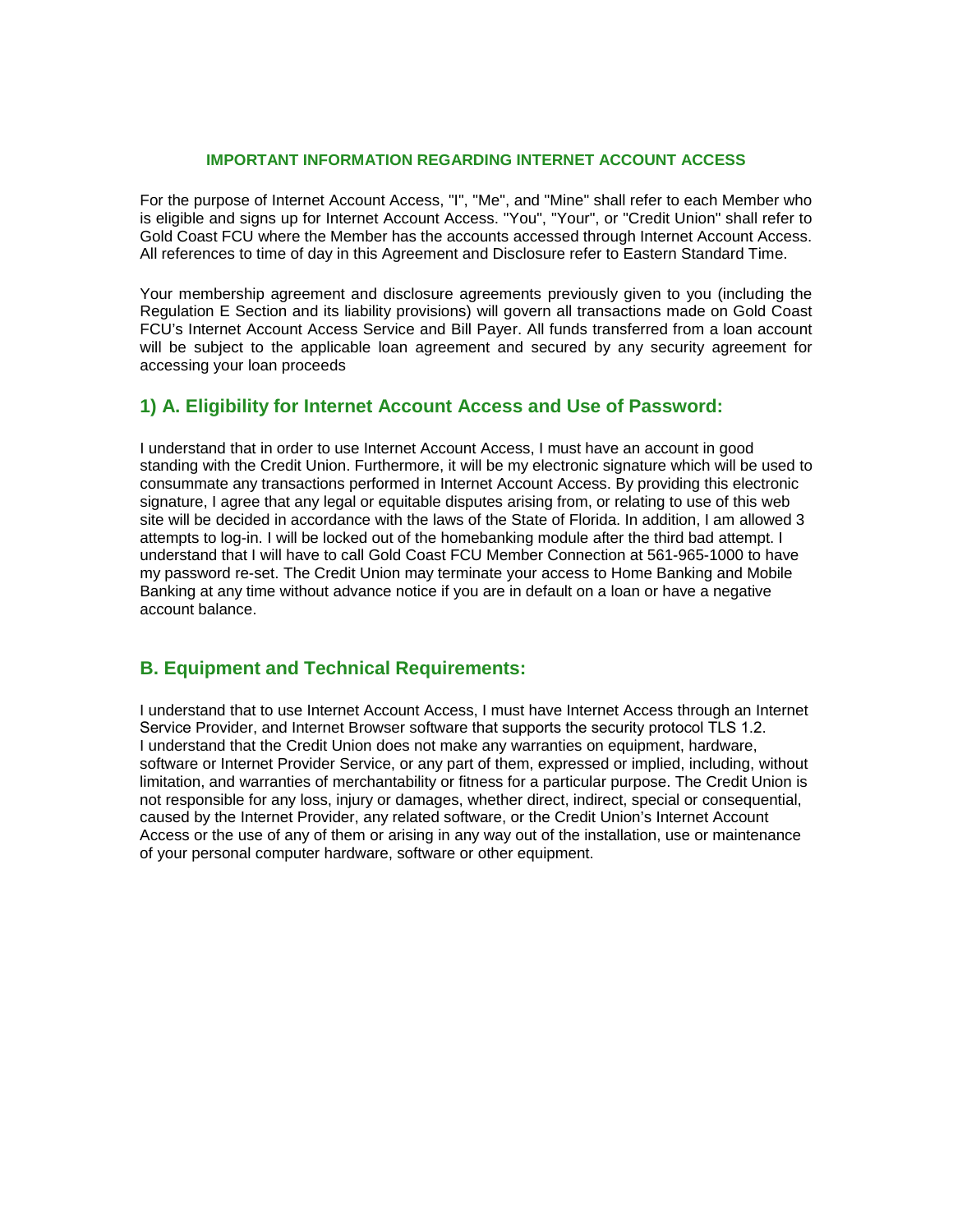# **C. Transactions**

(1). I may use Internet Account Access to:

- transfer funds from checking to checking
- transfer funds from checking to savings
- transfer funds from savings to checking
- transfer funds from savings to savings
- transfer funds from savings or checking to club account
- transfer funds from line of credit to checking
- transfer funds from line of credit to savings
- make payments from checking to loan accounts with us
- make payments from savings to loan accounts with us
- get information about:
- the account balances
- your account's activity for the prior 12 months

2). Download account history to hard drive or to financial software such as Microsoft Money®. 3) Pay most bills with Internet Account Access Bill Payer

Internet Account Access may be temporarily unavailable due to Credit Union record updating or technical enhancements. There is a dollar limit of \$9,999.99 (or the available balance in my account, plus my overdraft line of credit available balance, whichever is less) on any payment or transfer. I authorize you to charge my designated account(s) for any transactions accomplished through the use of Internet Account Access, including the amount of any recurring payment that I make, and charge for this service. I authorize you to transfer funds electronically between my designated account(s) according to my instructions initiated through Internet Account Access.

## **D. Transfer Between Credit Union Accounts:**

I may designate accounts at the Credit Union between which I may transfer funds electronically through Internet Account Access. All of these accounts must be in my name.

I understand that under Federal Reserve Board Regulation D, I am permitted to make no more than (6) transfers or withdrawals from a savings account per month (not counting ATM and teller transactions, but **including** overdraft protection transfers). Internet Account Access transfers are counted toward the six total permitted transfers or withdrawals. If my transactions exceed the limit, you will restrict my savings account for the rest of the month. I understand you will charge me a fee for each overdraft protection transfer transaction. Please refer to the Rate & Schedule.